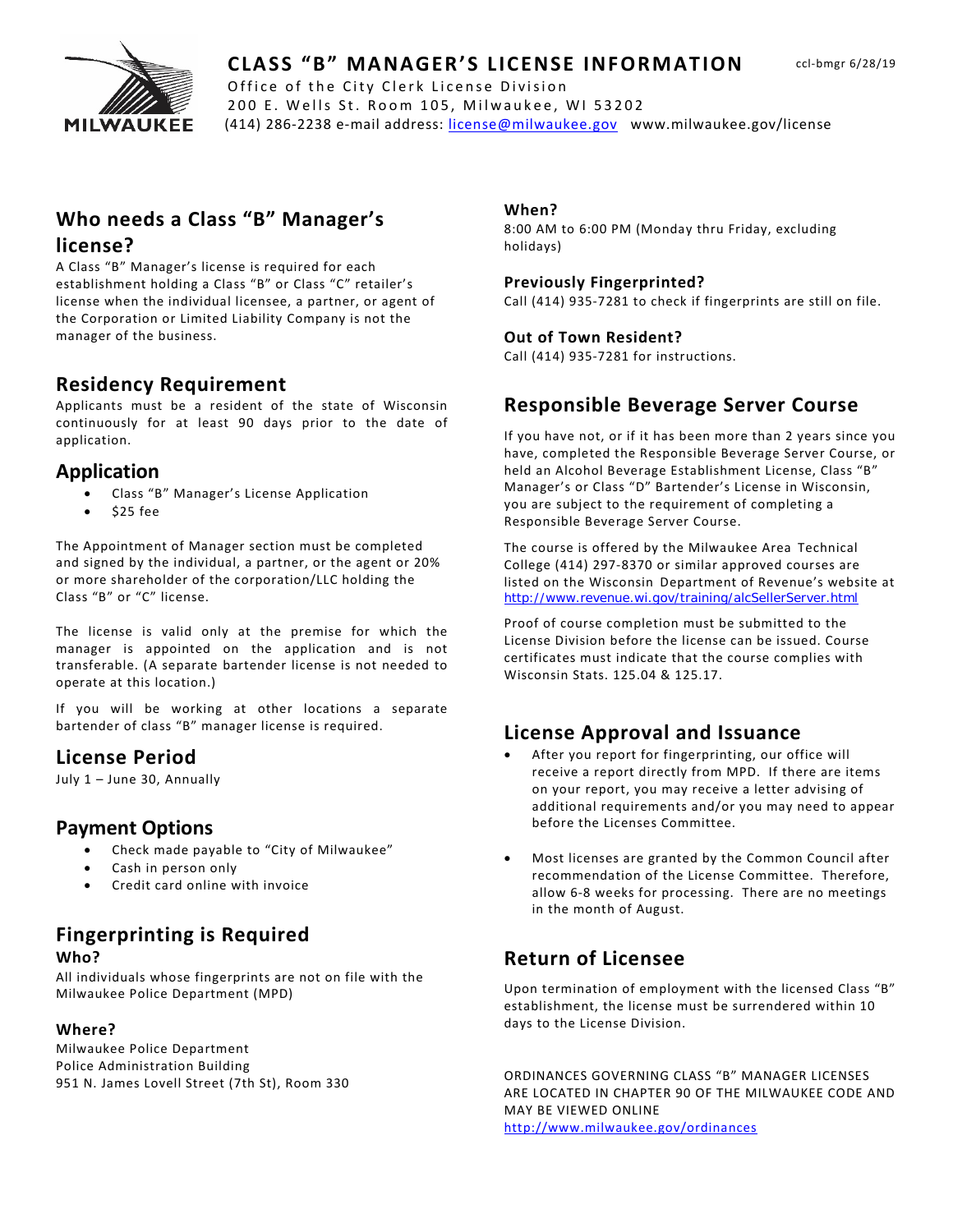

### **CLASS "B" MANAGER'S LICENSE APPLICATION** ccl - bmgr 5/1/19

Office of the City Clerk License Division 200 E. Wells St. Room 105, Milwaukee, WI 53202 (414) 286-2238 [WWW.MILWAUKEE.GOV/LI](http://www.milwaukee.gov/license)CENSE E - MAIL ADDRESS: [LICENSE@MILWAUKEE.GO](mailto:LICENSE@MILWAUKEE.GOV) V

| <b>Applicant</b>                                                                                                                                                                                                                                                                                                                                                                                                                                                                                                                                                                                                                                                                                                                                                                                                                                                                |             |          |               |  |            |  |  |           |                 |           |                                                       |  |
|---------------------------------------------------------------------------------------------------------------------------------------------------------------------------------------------------------------------------------------------------------------------------------------------------------------------------------------------------------------------------------------------------------------------------------------------------------------------------------------------------------------------------------------------------------------------------------------------------------------------------------------------------------------------------------------------------------------------------------------------------------------------------------------------------------------------------------------------------------------------------------|-------------|----------|---------------|--|------------|--|--|-----------|-----------------|-----------|-------------------------------------------------------|--|
| Last Name:                                                                                                                                                                                                                                                                                                                                                                                                                                                                                                                                                                                                                                                                                                                                                                                                                                                                      | First Name: |          |               |  |            |  |  |           | Middle Initial: |           | Date of Birth:                                        |  |
| List any other names by which you have been known on official records:                                                                                                                                                                                                                                                                                                                                                                                                                                                                                                                                                                                                                                                                                                                                                                                                          |             |          |               |  |            |  |  |           |                 |           |                                                       |  |
| <b>Home Address</b>                                                                                                                                                                                                                                                                                                                                                                                                                                                                                                                                                                                                                                                                                                                                                                                                                                                             |             |          |               |  |            |  |  |           |                 |           |                                                       |  |
| City:                                                                                                                                                                                                                                                                                                                                                                                                                                                                                                                                                                                                                                                                                                                                                                                                                                                                           | State:      |          |               |  |            |  |  | ZIP Code: |                 |           |                                                       |  |
| Home Phone #:                                                                                                                                                                                                                                                                                                                                                                                                                                                                                                                                                                                                                                                                                                                                                                                                                                                                   |             |          | Cell Phone #: |  |            |  |  |           |                 |           |                                                       |  |
| Email Address:                                                                                                                                                                                                                                                                                                                                                                                                                                                                                                                                                                                                                                                                                                                                                                                                                                                                  |             |          |               |  |            |  |  |           |                 |           |                                                       |  |
| Mailing Address (if different than home address):                                                                                                                                                                                                                                                                                                                                                                                                                                                                                                                                                                                                                                                                                                                                                                                                                               |             |          |               |  |            |  |  |           |                 |           |                                                       |  |
| City:                                                                                                                                                                                                                                                                                                                                                                                                                                                                                                                                                                                                                                                                                                                                                                                                                                                                           | State:      |          |               |  |            |  |  |           | ZIP Code:       |           |                                                       |  |
| Driver's License/State ID #:                                                                                                                                                                                                                                                                                                                                                                                                                                                                                                                                                                                                                                                                                                                                                                                                                                                    |             |          |               |  |            |  |  | State:    |                 |           |                                                       |  |
| Have you resided in the state of Wisconsin continuously for at least 90 days prior to the date of application?<br>(If "no", you are not eligible for a Class "B" Manager's license at this time.)                                                                                                                                                                                                                                                                                                                                                                                                                                                                                                                                                                                                                                                                               |             |          |               |  |            |  |  |           |                 |           |                                                       |  |
| $\Box$ YES $\Box$ NO<br>Do you understand that this license is not transferable from location to location or from person to person?                                                                                                                                                                                                                                                                                                                                                                                                                                                                                                                                                                                                                                                                                                                                             |             |          |               |  |            |  |  |           |                 |           |                                                       |  |
| Within the last two years, have you:                                                                                                                                                                                                                                                                                                                                                                                                                                                                                                                                                                                                                                                                                                                                                                                                                                            |             |          |               |  |            |  |  |           |                 |           |                                                       |  |
| Held a bartender's license or Class "B" Manager's License in the state of Wisconsin?<br>│ ∣YES<br>$\Box$ NO                                                                                                                                                                                                                                                                                                                                                                                                                                                                                                                                                                                                                                                                                                                                                                     |             |          |               |  |            |  |  |           |                 |           |                                                       |  |
| Held a Class "A" or "B" Alcohol Beverage license in the state of Wisconsin?                                                                                                                                                                                                                                                                                                                                                                                                                                                                                                                                                                                                                                                                                                                                                                                                     |             |          |               |  | <b>YES</b> |  |  |           |                 | $\Box$ NO |                                                       |  |
| $\Box$ NO<br>$\Box$ YES<br>Completed a Responsible Beverage Server Training Course in the state of Wisconsin?                                                                                                                                                                                                                                                                                                                                                                                                                                                                                                                                                                                                                                                                                                                                                                   |             |          |               |  |            |  |  |           |                 |           |                                                       |  |
| If "No" to ALL 3 questions above, then you must complete a Responsible Beverage Server Training Course.                                                                                                                                                                                                                                                                                                                                                                                                                                                                                                                                                                                                                                                                                                                                                                         |             |          |               |  |            |  |  |           |                 |           |                                                       |  |
| If "Yes" to ANY question above, then you must provide proof to the License Division before the license can be issued.                                                                                                                                                                                                                                                                                                                                                                                                                                                                                                                                                                                                                                                                                                                                                           |             |          |               |  |            |  |  |           |                 |           |                                                       |  |
| The undersigned shall return the license to the License Division within 10 days of termination of employment with the Class "B" premises for which<br>this license was issued. The undersigned shall not willfully refuse to provide the services offered under this license, or add charges or require<br>deposits not required of the general public because of race, color, sex, religion, national origin or ancestry, age, handicap, lawful source of income,<br>marital status, sexual orientation, gender identity or expression, familial status or the fact that a person is now or has been a member of the<br>military service, whether dressed in uniform or not; and not seek such information as a condition of employment, or penalize any employee or<br>discriminate in the selection of personnel for training or promotion on the basis of such information. |             |          |               |  |            |  |  |           |                 |           |                                                       |  |
| I understand that a license will not be issued without submitting a copy of the course certificate or proof of the license held within the last two<br>years. I understand that if I am denied this license due to information contained on my police report, I cannot reapply for this<br>license within 12 months of the date of the denial.                                                                                                                                                                                                                                                                                                                                                                                                                                                                                                                                  |             |          |               |  |            |  |  |           |                 |           |                                                       |  |
|                                                                                                                                                                                                                                                                                                                                                                                                                                                                                                                                                                                                                                                                                                                                                                                                                                                                                 |             |          |               |  |            |  |  |           |                 |           | Reverse side must be completed by the tavern licensee |  |
| Office Use Only: Date                                                                                                                                                                                                                                                                                                                                                                                                                                                                                                                                                                                                                                                                                                                                                                                                                                                           |             | Initials |               |  | App#       |  |  |           |                 |           | $\Box$ Course $\Box$ Tavern Licensed                  |  |